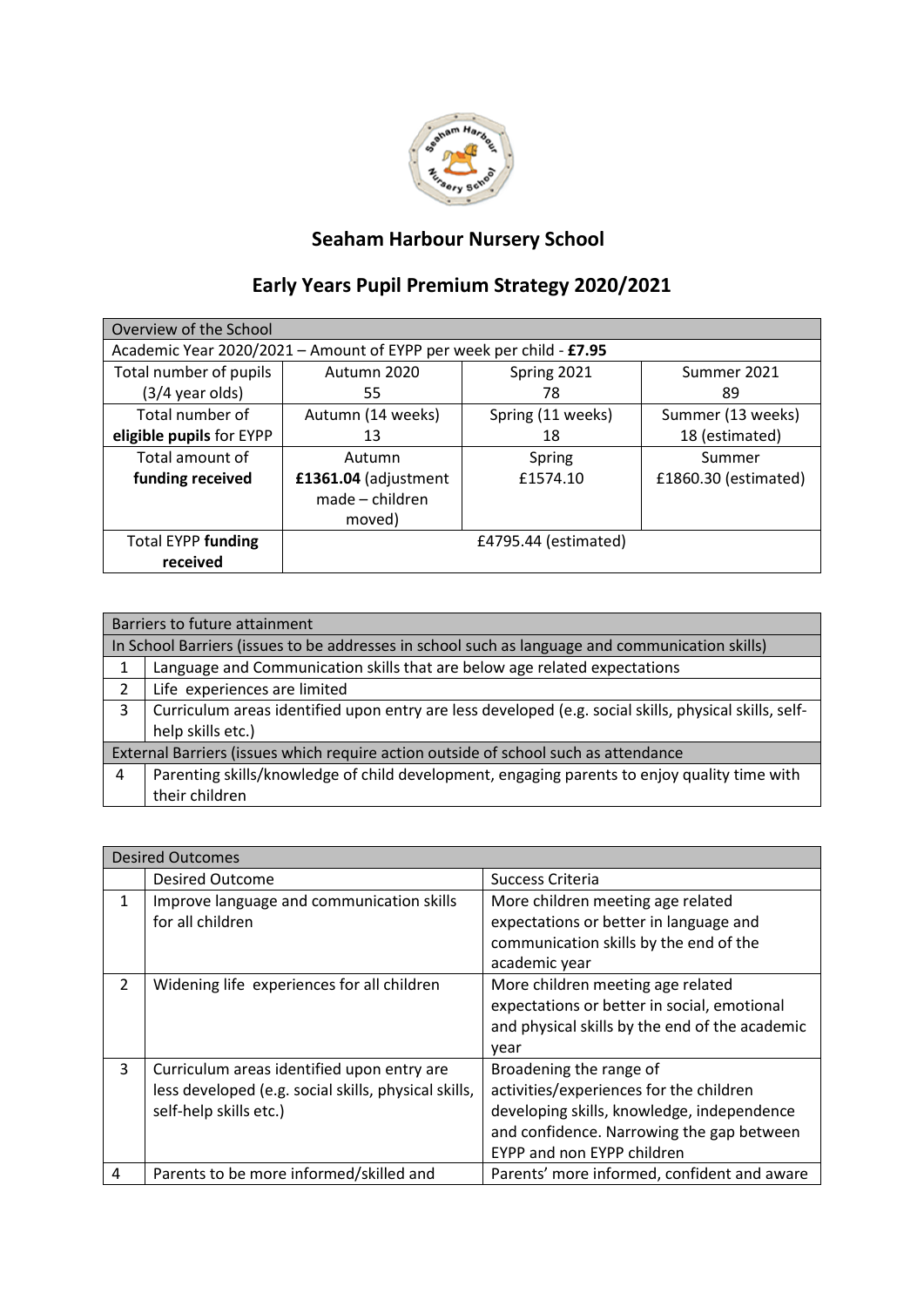| confident about their children's education |
|--------------------------------------------|
| and development                            |

| <b>Desired Outcome</b>                                                                        | Actions                                                                                                                                                                                                                                                                                                                                                                                                      | Rationale                                                                                                                                                                                                                                                                                                                                                                         | Impact                                                                                                                                                                             | Monitoring                                                                                    |
|-----------------------------------------------------------------------------------------------|--------------------------------------------------------------------------------------------------------------------------------------------------------------------------------------------------------------------------------------------------------------------------------------------------------------------------------------------------------------------------------------------------------------|-----------------------------------------------------------------------------------------------------------------------------------------------------------------------------------------------------------------------------------------------------------------------------------------------------------------------------------------------------------------------------------|------------------------------------------------------------------------------------------------------------------------------------------------------------------------------------|-----------------------------------------------------------------------------------------------|
| Improve language and<br>communication skills for<br>all children<br>Widening life experiences | Develop planning<br>$\bullet$<br>and implement S &<br>L groups using<br><b>Talking Tots</b><br>Participation in<br>٠<br>EYPDP/S & L<br>training<br>Purchase/make<br>$\bullet$<br>resources incl<br>story/rhyme bags<br>Replenish library<br>$\bullet$<br>boxes with modern,<br>good quality and<br>appealing books<br>Children to visit<br>٠<br>local library<br>regularly<br>Implementation of<br>$\bullet$ | Targeted<br>$\bullet$<br>intervention for<br>specific children<br>to extend<br>vocabulary and<br>language<br>Further develop<br>$\bullet$<br>staff knowledge<br>and skills<br>Children enjoy<br>$\bullet$<br>using books and<br>are engaged and<br>motivated in<br>sharing books<br>Develop skills in<br>$\bullet$<br>borrowing and<br>returning books<br>First hand<br>$\bullet$ | Improved<br>$\bullet$<br>outcomes for<br>children by the<br>end of the year<br>EYPP children<br>$\bullet$<br>make rapid<br>progress<br><b>Broader life</b><br>$\bullet$            | Data analysis<br>Planning books<br>Evidence files<br>Lesson<br>Observations<br>Data analysis  |
| for all children                                                                              | Beach School work<br>Visits into local<br>$\bullet$<br>community<br>Access to cultural<br>$\bullet$<br>experiences-<br>theatre etc                                                                                                                                                                                                                                                                           | experiences in<br>exciting/new<br>experiences giving<br>real life<br>opportunities<br>giving children<br>more to draw<br>upon when<br>communicating<br>and gain in<br>increased<br>confidence                                                                                                                                                                                     | experiences<br>Improved<br>$\bullet$<br>outcomes for<br>children by the<br>end of the year<br>Well-being and<br>$\bullet$<br>involvement<br>levels improved<br>for all children    | Planning books<br><b>Evidence files</b><br>Displays and<br>Documentation<br>Parents feedback  |
| Specific curriculum areas<br>identified gap narrowed<br>between EYPP and Non<br><b>EYPP</b>   | Beach School work<br>$\bullet$<br>activities in small<br>groups to develop<br>well-being through<br>access to outdoor<br>and social skills of<br>working together<br>Small groups visiting<br>$\bullet$<br>local community<br>places and local<br>landmarks                                                                                                                                                  | First hand<br>$\bullet$<br>experiences giving<br>children<br>opportunities to<br>explore different<br>environments and<br>experiences                                                                                                                                                                                                                                             | <b>Broader life</b><br>$\bullet$<br>experiences<br>Improved<br>$\bullet$<br>outcomes for<br>children by the<br>end of the year                                                     | Data analysis<br>Planning books<br><b>Evidence files</b><br>Documentation<br>Parents feedback |
| Increase parental<br>involvement, knowledge<br>and skills                                     | Family workshops<br>$\bullet$<br>Story bags<br>$\bullet$<br>Stay and play days<br>$\bullet$<br>Information leaflets,<br>$\bullet$<br>website links etc.<br>Website - activities<br>٠<br>& information for<br>working at home<br>with children                                                                                                                                                                | Improved<br>$\bullet$<br>relationships with<br>parents<br>Increase in parent<br>$\bullet$<br>skills and<br>knowledge of<br>how young<br>children learn<br>Increase in<br>$\bullet$                                                                                                                                                                                                | Staff give<br>$\bullet$<br>support, advice<br>and signpost<br>parents for<br>help if needed<br>Parents have<br>$\bullet$<br>greater<br>understanding<br>of how they<br>can support | Feedback sheets<br>from parent events<br>Data analysis<br>Evidence files                      |